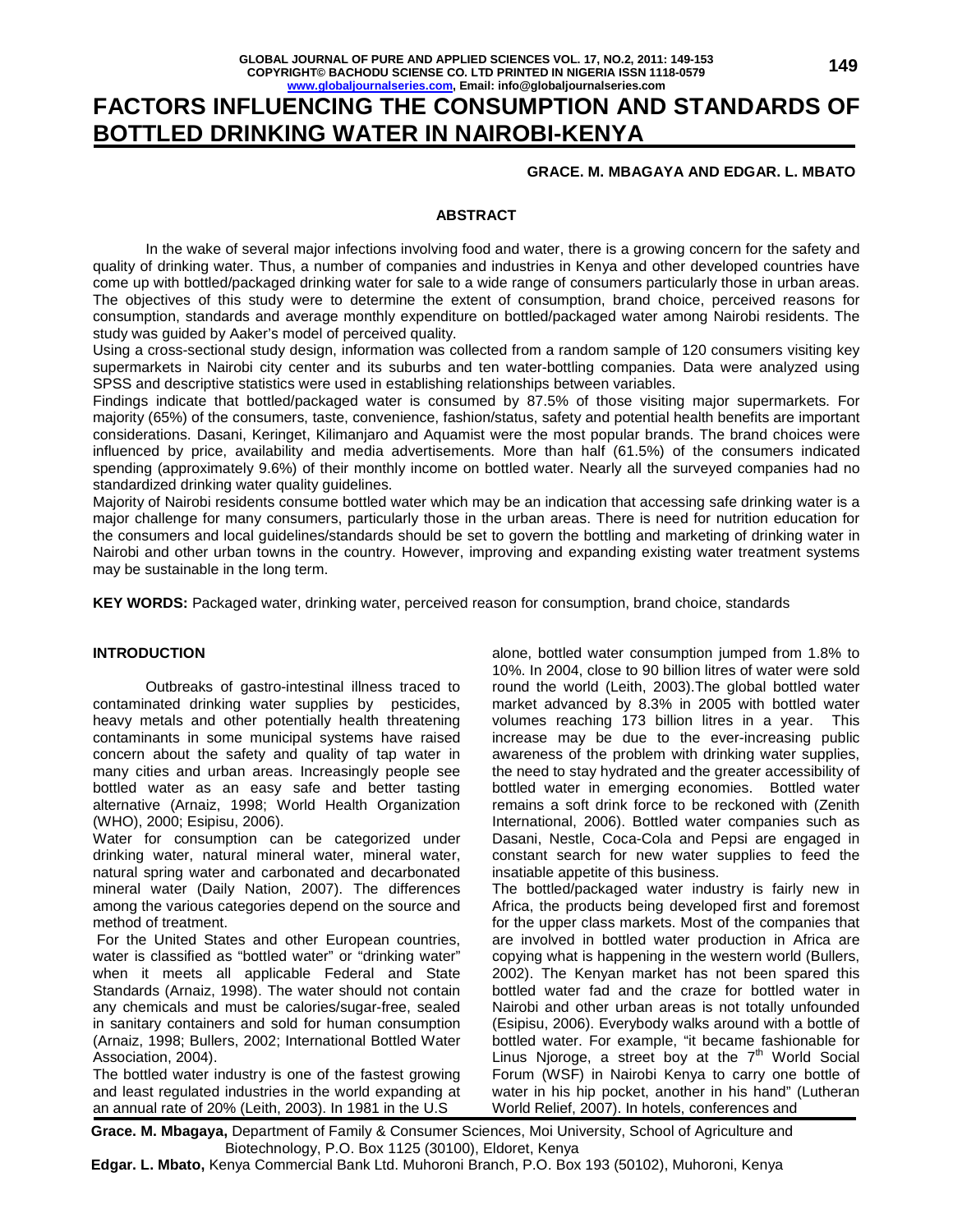workshops bottled water is either sold or offered free of charge to customers/ participants. The water is available in supermarkets, shops and some kiosks.

The Kenyan market is flocked with many bottled drinking water brands. Until recently, there were no local standards or quality requirements in place to govern the bottling and labelling of bottled/packaged water. In 2005, Kenya was to establish district laboratories to screen water and other food products countrywide (Kariuki, 2005). The move was aimed at protecting the multimillion shilling bottled water industry, which is increasingly coming under threat from counterfeits, packaged under popular brand names and posing serious health risks to users (Zenith International, 2006). By the end of (2005) only six bottled water processors, e.g Crown Foods, which produces Keringet, Kilimanjaro (Kilimanjaro), Kevian (Mt. Kenya), Beverage Services Kenya (Dasani), Aquamist (Aquamist) and Grange Park (Grange Park) had sought and received their Diamond Mark of Quality. To-date, there are 166 water-bottling companies in Kenya whose quality is monitored by the Kenya Bureau of Standards (KEBS). Only thirty brands have acquired the Diamond Mark of Excellence (Daily Nation, 2007). Besides the illegal use of brand names, companies selling genuine safe water complain that counterfeiting poses a risk of unfair litigation of genuine bottlers. The use of bottles collected from waste dumps complicates the health issues in that besides the quality of the water, the safety of bottles collected from such filthy places doubles the risk (Kariuki, 2005). Additionally, the disposal of used bottles remains an environmental health hazard, as ways of recycling the bottles have not been established.

The World Health Organization (WHO) publishes guidelines for drinking water quality which many countries use as a basis to establish their own national standards (WHO, 2000). However, the development of standards for drinking water requires significant resources and expertise, which many countries are unable to afford. The flocking of many bottled water brands in the Kenyan market has made the buyer's capacity to choose what to go for difficult. Consumers may have various reasons for purchasing bottled drinking water such as taste, convenience or fashion, but for many consumers, safety and potential health benefits are important considerations (WHO, 2000). Since such considerations are often not founded on facts, this study specifically addressed the extent of consumption, perceived reasons for consumption, type of brands chosen and standards governing the bottling, marketing and sale of packaged/bottled water in Nairobi-Kenya. The study was guided by the following research questions: To what extent do urban residents consume bottled/packaged water? What are the perceived reasons for consumption? Which are the most popular brands? What is the average monthly expenditure on bottled water and is the manufacturing of the water regulated?

# **Research design and methodology**

 The target population of this study comprised of customers of bottled drinking water and bottling water companies in Nairobi and its suburbs. Nairobi was chosen due to its high number of supermarkets, and population besides being cosmopolitan in nature. The study was based on a cross-sectional study design. Self administered questionnaires and interview schedules using structured questionnaires were used to collect the required data. According to Aaker & Jacobson (1995) perceived quality is believed to contribute to brand equity and brand equity generates value for the firm and the customers.

# **Sample size and sampling procedures**

 A random sample of 120 customers visiting twelve supermarkets was selected for the study. The sample of supermarkets used was obtained from a list of major supermarkets within Nairobi. According to the Nairobi Business Directory (2005), there are about 250 supermarkets in Nairobi. This list of supermarkets was adopted with updating from Nairobi city council statistics. The population of supermarkets was classified into three categories: large sized supermarkets, medium sized supermarkets and small sized supermarkets giving a total of 20, 100 and 130 supermarkets respectively. The classification was based on sales volume obtained from Brookside, Procter and Allan both of which sell fastmoving consumer goods and supermarkets are their major retail outlets (Mburu, 2001). Stratified random sampling was used so that all the major divisions of Nairobi were covered. These included North, South and Eastern parts of Nairobi. One supermarket was drawn from each category of supermarkets to represent each division of Nairobi. Therefore, using this classification four (4) supermarkets were randomly chosen from each of three categories of large, medium and small sized supermarkets. A total of 12 supermarkets, which formed a third of the 250 supermarkets, were used in this study. Ten respondents were drawn from each of the twelve supermarkets within Nairobi making a total sample of 120 consumers. The questionnaires were distributed to every  $10<sup>th</sup>$  customer in each supermarket until 10 customers were obtained. Additionally, from the 166 bottling drinking water companies in the country, ten 10 companies were systematically sampled for the study. Pre-testing was done in one of the supermarkets and company not included in the study and the questionnaires were revised accordingly. Before conducting the study, authority was sought from the Ministry of Education Science and Technology and the university.

# **Data collection and analysis**

 A close-ended questionnaire, which had been pre-tested, was used in the study. The questionnaire was in three parts. Part one helped the researcher capture information about the respondent's profiles while part two was used to gather information on frequency of consumption and reasons for consumption. Part three dealt with perception, factors influencing brand choice and the average monthly household expenditure on bottled water. The respondents were served with an introductory letter after which the questionnaires were administered to customers of bottled drinking water in the supermarkets (at the point of purchase) and filled accordingly. At least 10 questionnaires were made available at each of the selected supermarket outlets. The questionnaires were administered with the help of two research assistants who were of form four level and had been trained by the principal investigator. Apart from the supermarkets, the bottling water companies were visited and information on bottling of water and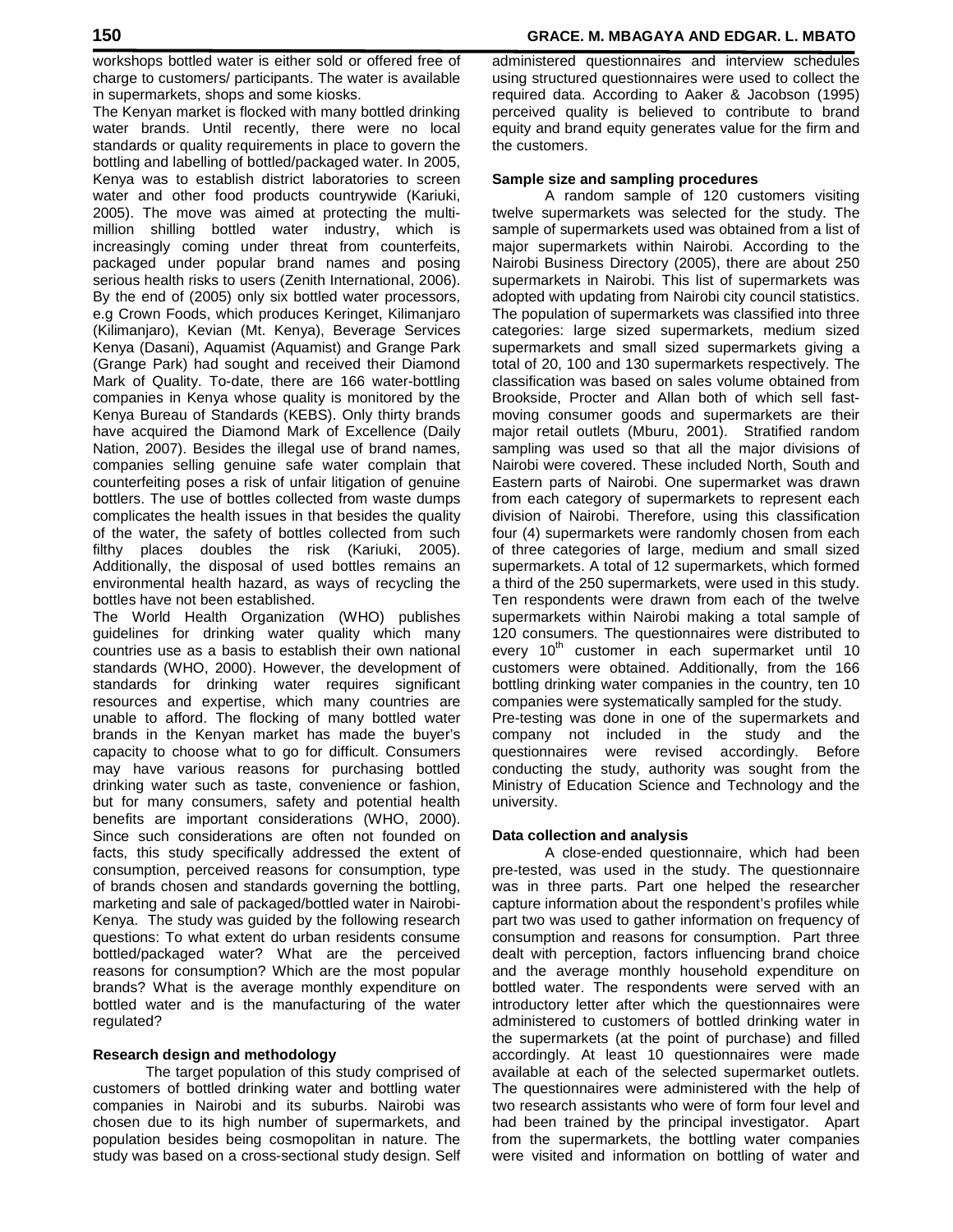marketing solicited from the management using structured interviews.

#### **Data analysis**

 Data was cleaned and analyzed using the Statistical Package for Social Scientists (SPSS) version 10.0. Descriptive statistics were used in determining the consumption, brand choice, reasons for consumption and monthly average expenditure on bottled water. Chisquare tests were used in establishing relationships between perceived quality factors and brand choice. The results are presented in frequency distribution tables.

## **RESULTS General information**

 More than three quarters (87.5%) of those who purchased the bottled water consumed it. Majority (34.3%) of the respondents were aged between 19-24 years while (24.8%) were between 31-34 years respectively. This seems to confirm the view that majority of the consumers of bottled water are young people who happen to fall in these age brackets.

#### **Gender, marital status and water consumption**

 More male respondents (57.5%) consumed bottled water compared to 42.5% of the women as illustrated in Table 1.1 More single women (52.4%) consumed bottled/packaged water compared to 47.6% of the married men and women.

#### **Table 1: Response by gender**

| Gender |     | Frequency (n=120) | %     |
|--------|-----|-------------------|-------|
| Male   |     | 69                | 57.5  |
| Female |     | 51<br>ັບ ເ        | 42.5. |
|        | - - |                   | . .   |

**Preference, frequency and reasons for consumption** 

Dasani was the most preferred brand (58.1%) followed by Keringet (16.2%) and Aquamist 10.5%. Slightly more than a third (37.1%) of the consumers took their favourite brand daily while 28.6% took weekly and 26.7% took the water twice in a month. The major reasons for the purchase ranged from the function it serves, psychological/emotional satisfaction, association with success/status and self-expressive benefits. The feelings towards the water brand ranged from friendly (21.5%), respectful (35%), trustworthy (20%) and liking (23.5%). The price and the popularity of the brand also influenced the choice. The perceived reasons for consumption ranged from health benefits (37.5%), fashion (16.6%), convenience (12.5%), quenching thirst (8.3%) and better compared to other soft drinks (8.3%).

## **Importance of perceived quality and brand choice**

 Almost all (95.2%) of the consumers agreed that the company's description of quality matched their perception of quality. Only a few (3.8%) did not seem to agree while 1% held other views. The consumer's responses on importance of perceived quality in brand choice ranged from very important to somewhat important. In total, 64.8% of the respondents indicated that the brand choice was important. A third (33.3%) ranked quality as important while 1.9% indicated that this was somehow important.

Perceived quality factors influencing brand choice using the five-factor scale indicated that satisfaction attained from the brand is an important factor in influencing brand choice (58%). Other important perceived factors include: mass media advertising (20%), uniqueness of package (20%), the length of time the brand has been in the market(10%) and information about the brand (12%).

#### **Expenditure and guidelines on bottled/packed water**

 The price of the packaged water varied according to the sizes, brands and point of purchase. The smallest amount of bottled water is 250mls and the price ranges between Kshs. 27 and 35 (approximately US \$ 0.36-2.14). From the study, most consumers indicated that they did not keep monthly records on the

amount of money spent on packaged /bottled water. However, most (61.5%) consumers estimated spending about 9.6% of their monthly income on bottled water. The consumers agreed that packaged/bottled water is one the main household expenditure items. Nearly all (7) the visited bottling water companies had no standardized guidelines for the processing of bottled water.

## **DISCUSSION**

 From the findings, a substantial proportion (87.5%) of the Nairobi residents consume bottled water. This does not seem to be exception as some of the largest increases in bottled water consumption has occurred in developing countries particularly in cities and urban areas (Arnold and Larsen, 2006; Esipisu, 2006). Of the top 15% per capita consumers of bottled water, Lebanon, the United Arab Emirates, and Mexico have the fastest growth rates with consumption per person increasing by 44-50% between 1999 and 2004 (Arnold and Larsen, 2006).

 The main reason for consuming bottled water among the Nairobi residents is safety and health benefits. This is not different from studies which show that natural mineral /bottled water consumers associate bottled water with healthy living (Arnold and Larsen 2006; Bullers, 2002). In Europe and certain other countries, many consumers believe that natural mineral water has medicinal properties or offer other health benefits (Schiffman, 2003). Some of the waters are typically of high mineral content and in some cases are significantly above concentrations normally accepted in drinking water. Such waters have a long tradition of use and care often accepted on the basis that they are considered food rather than drinking water per se (Karp, 2006). Although certain mineral waters may be useful in providing essential micro-nutrients such as calcium, WHO is unaware of any convincing evidence to support the beneficial effects of consuming such mineral waters (Fact sheet, 2000). However, bottled water is not guaranteed to be any healthier than tap water (WHO, 2000; Esipisu, 2006). Approximately, 40% of bottled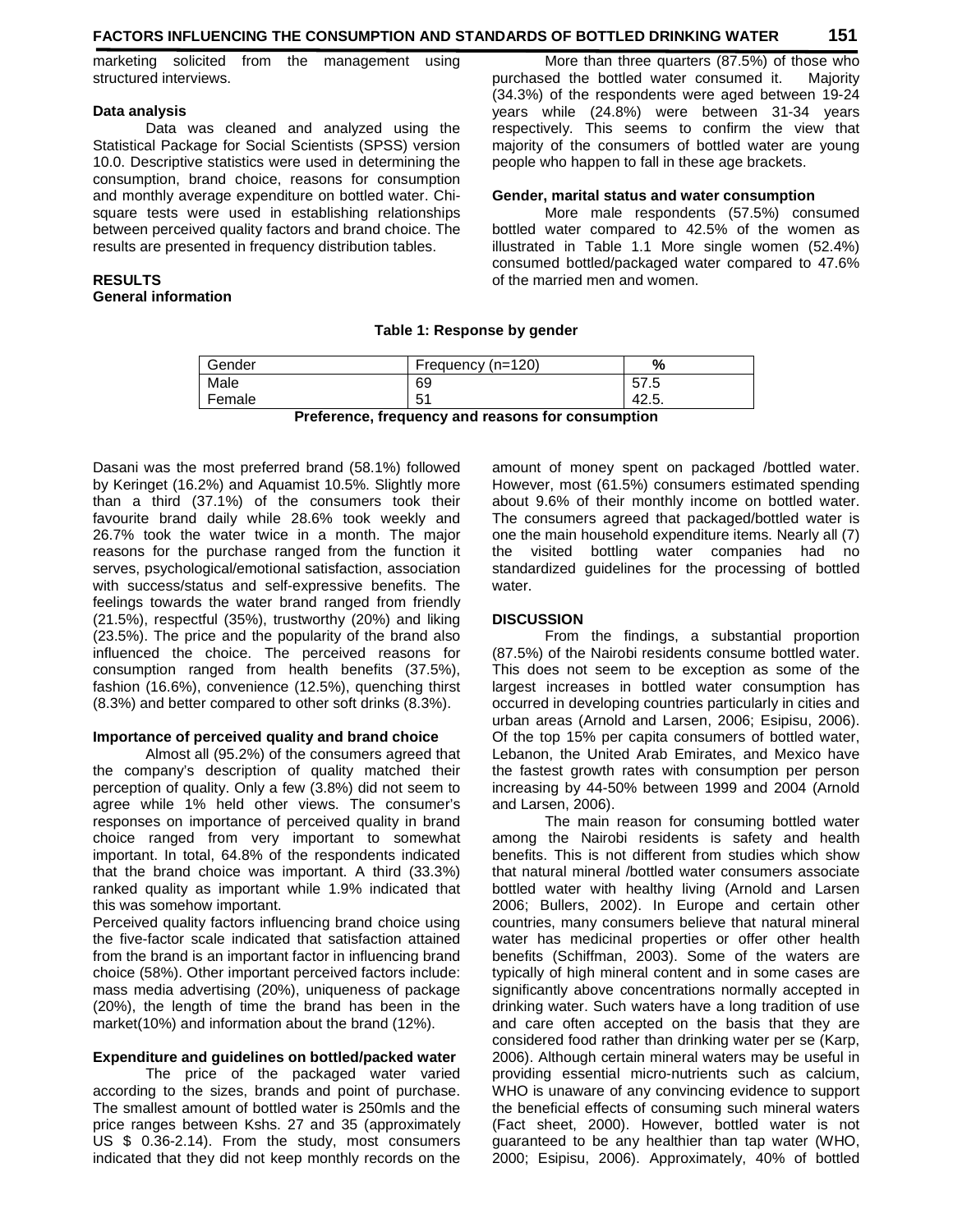water begins as tap- water, often the only difference is added minerals that have no marked health benefit (Arnold and Larsen, 2006). The French senate even advices people who drink bottled water to change brands frequently because the added minerals are helpful in small amounts but may be dangerous in higher doses (Fact sheet, 2000; Arnold and Larsen, 2006).

 Apart from the health benefits, most consumers in Nairobi and other urban areas believe that municipal and city council waters are contaminated. This seems to be true as studies carried out in Huruma, Kibera, Kayole estates and other peri-urban areas of Nairobi including Kikuyu and Ngong concluded that the quality of water from stand –pipes as well as that stored in food kiosks is contaminated with high levels of diseasecausing organisms (Esipisu, 2007). All these studies show that apart from bottled water, which is yet to be analyzed, the rest is contaminated thus requiring chemical treatment or boiling before use (Gathura, 2007).

 Additionally, in some studies (Lutheran World Relief, 2007) the consumption of bottled/packed water has been associated with the fear of obesity. According to the WHO there are currently more than 300 million obese people in the world (WHO, 2000). The high consumption of sugar, soft drinks has been accused of contributing to this problem. Health issues are already influencing the dynamics of the soft drinks industry and this is likely to become more pronounced as time goes on. Bottled water, has zero calorie therefore remains a likely beneficiary (Zenith International, 2006).

 Findings from the companies indicate there are no uniform guidelines or standards for bottling water. This is not unique to Kenya alone. In Europe, bottled water is regulated at the Federal and State levels and by industry to ensure it meets all applicable safe water standards (Arnaiz, 1998). However, studies by the (National Resources Defense Council (NRDC) (2007) showed that most of the water tested appeared to be safe although, 22% of the brands tested contained chemical contaminants at levels above strict state limits. This is likely to pose health risks for people with weakened immune system such as the frail, elderly, some infants, transplants, cancer patients or people with HIV/AIDS. Similarly, reports indicate that if such water is consumed for long periods of time it is likely to cause cancer or other health problems (NRDC, 2007). To some degree, the bottled water industry is selfregulating. The International Bottled Water Association (IBWA) whose members produce about 85% of the bottled water available on the market has developed regulations to complement Federal and State Standards (Arnaiz, 1998).

# **CONCLUSION AND RECOMMENDATIONS**

 A substantial population of the Nairobi residents seems to be consuming bottled drinking water. Apart from the expense and sustainability, its safety has not been analyzed (Gathura, 2007). The Kenya Bureau of Standards recently came up with various drinking water standards and quality requirements (Daily Nation, 2007). However, there is need to ensure close monitoring so that the standards are implemented and maintained. Kariuki (2005) agrees that continuous surveillance on the quality and origin of water being sold on Kenyan market by the Ministry of Health and Kenya Bureau of Standards is important. Zenith report (2006) argues that in the face of growing global crisis, corporations are turning water into profit driven commodity. The companies should reveal the sources and sites of water used for bottling and publicly report breaches in bottled water quality.

 There is no doubt that clean affordable drinking water is essential to the health of the global community. However, bottled water is not the answer for developing countries of the world such as Kenya, nor does it solve problems for the 1.1 billion people who lack a secure water supply (WHO, 2000). Improving and expanding existing water treatment and sanitation systems in Nairobi and other urban areas in Kenya is likely to provide safe and sustainable sources of water over the long term. In villages in the rural areas of Kenya, rainwater harvesting, protecting springs and digging new wells can create affordable sources of water. For majority of Kenyans, boiling of drinking water seems ideal for the moment.

#### **Further research**

- It may be important to carry out such a study for a longer period (a year) so as to establish the consumption patterns and income spend on bottled water by the different socio-economic groups in Nairobi city and other urban towns in the country.
- A laboratory analysis of the different water brands may be necessary in establishing the water quality and safety.
- A more detailed study would also establish other factors that are likely to influence brand choice and the environmental impact of bottled water.

#### **ACKNOWLEDGEMENT**

 The authors are grateful to the Nairobi consumers, water bottling companies that participated in the study and Moi University, Kenya for providing the logistic framework for the study to be undertaken.

#### **REFERENCES**

- Arnaiz, E., 1998. Facts about bottled water. Michigan Drinking Water. http://www.gem.msu.edu/gw/btl.
- Arker, D.A., 1991. Managing brand equity capitalization the value of a brand name**.** New York: Free Press.
- Arker, D.A and Jacobson, A., 1995.The financial information content of perceived quality. Journal of Marketing Research May Pgs. 191-201
- Arnold, E., and Larsen, J., 2006. Bottled water: Pouring Resources Down the Drain. Earth Policy Institute. http:// www.earthpolicy.org/updates/2006
- Bullers, A. C., 2002. Bottled water: Better than the Tap? U.S. Food and Drug Administration. FDA Consumer Magazine. http://www.fda.gov/fdac/features
- Daily Nation, 2007. The various drinking water standards and the quality control requirements. Kenya Bureau of Standards pg. 28.